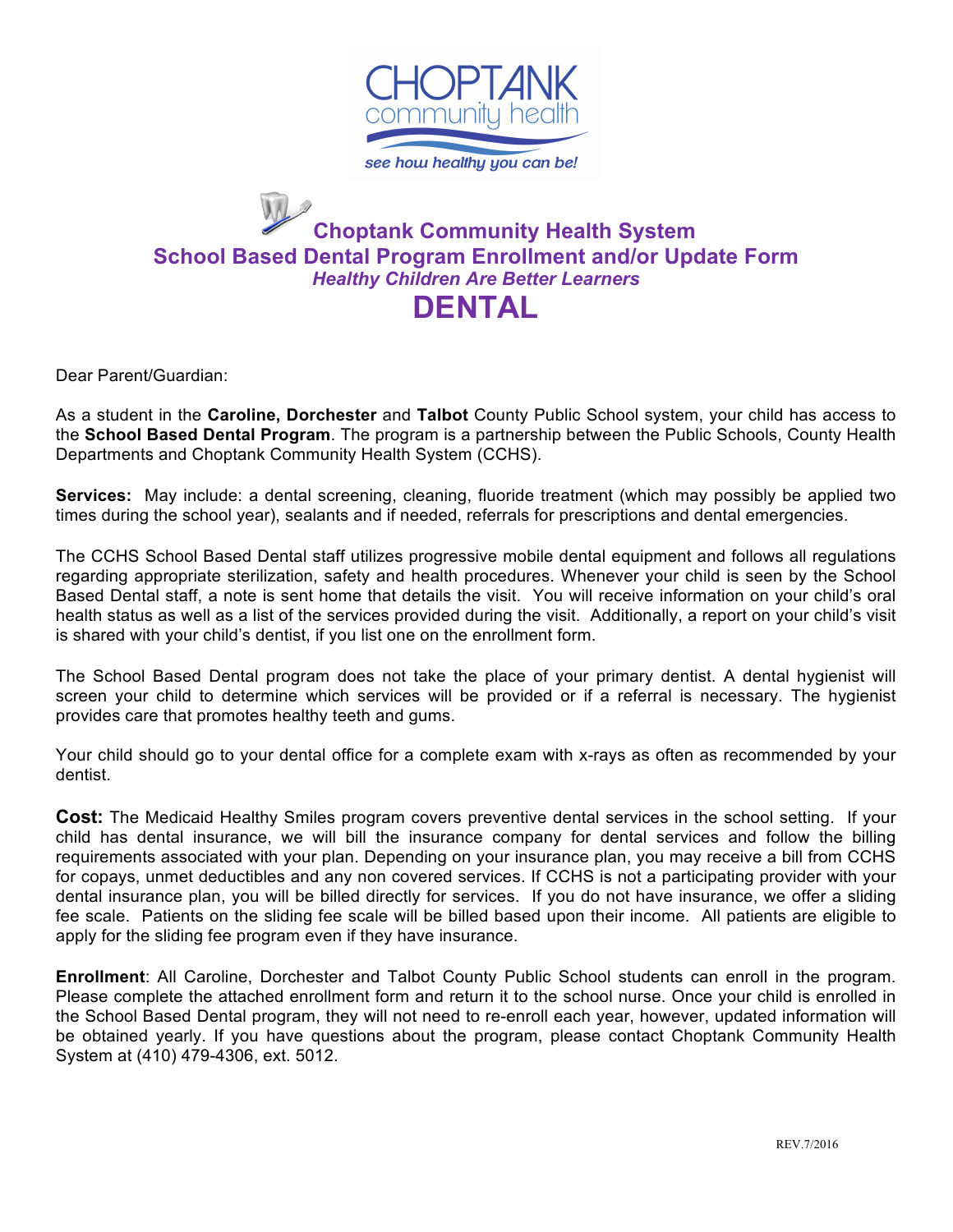### **Additional Information**

#### **What are sealants?**

• Sealants are a thin, plastic coating painted onto the chewing surfaces of permanent teeth. They provide protection for your child's teeth by acting as a barrier to prevent cavities from damaging the teeth. Sealants are applied by dentists or dental hygienists.

### **What is Fluoride?**

- Fluoride is a naturally occurring mineral. It is present in water at varying levels.
- Fluoride varnish is painted on the teeth. It is quick and easy to apply and **does not** have a bad taste.
- Fluoride varnish is different because it works to help make teeth strong on the outside.

## **Brushing Tips**

- Always use a soft-bristled toothbrush.
- Replace your toothbrush every three months.
- **Never** share a toothbrush, it spreads germs.

# **Flossing Tips**

- Flossing cleans between the teeth where a toothbrush can't reach.
- You can begin flossing when any two teeth touch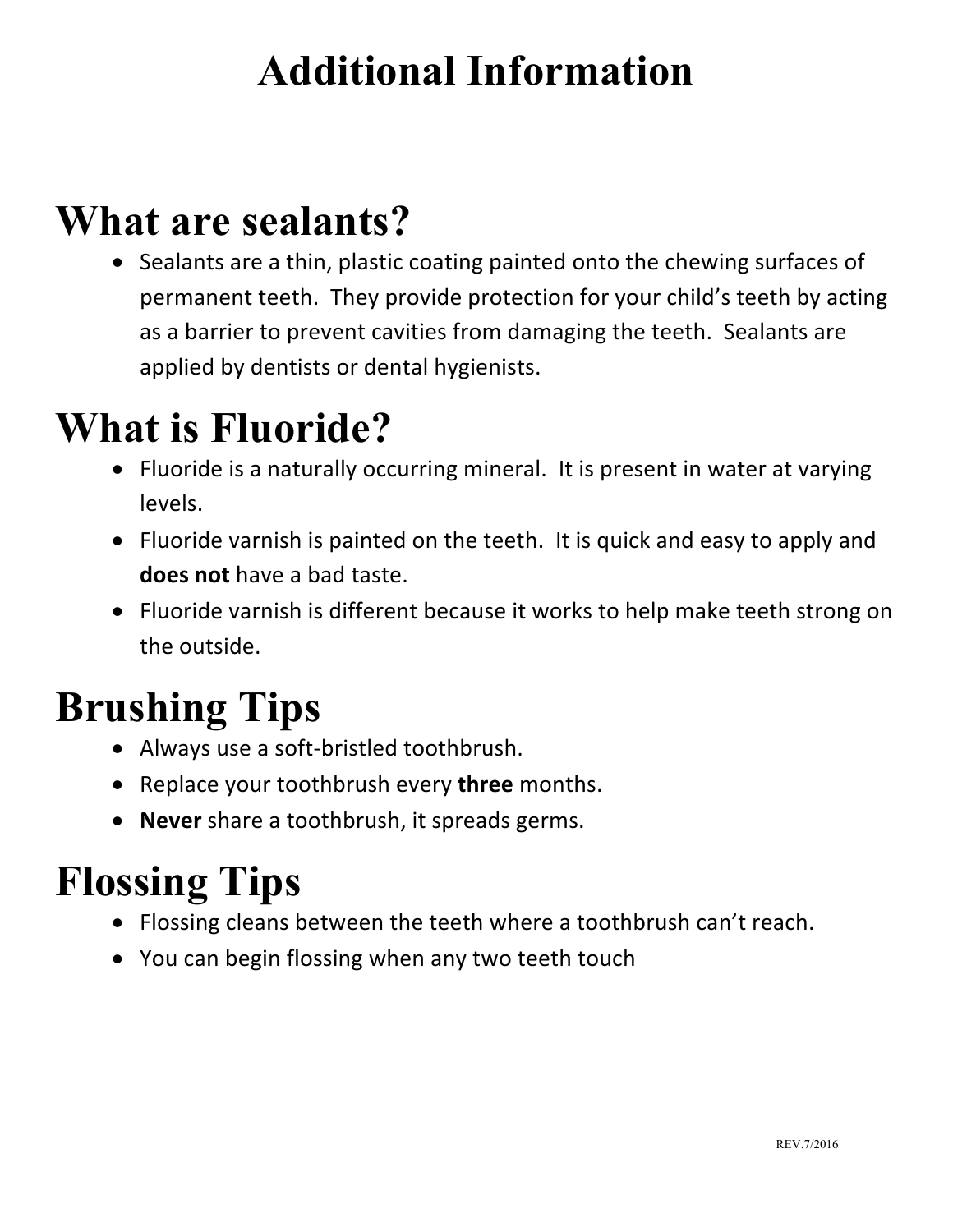|                                                                                                                                                                                                                                                                                                    |                                     | <b>School</b>                     |  |  |
|----------------------------------------------------------------------------------------------------------------------------------------------------------------------------------------------------------------------------------------------------------------------------------------------------|-------------------------------------|-----------------------------------|--|--|
| $\square$ Caroline County                                                                                                                                                                                                                                                                          | □ Dorchester County                 | □ Talbot County                   |  |  |
| Student's name<br>Last<br>Last<br>Last<br>Last<br>Last<br>Last<br>Last<br>Last<br>Last<br>Last<br>Last<br>Last<br>Last<br>Last<br>Last<br>Last<br>Last<br>Last<br>Last<br>Last<br>Last<br>Last<br>Last<br>Last<br>Last<br>Last<br>Last<br>Last<br>Last<br>Last<br>Last<br><br><br><br><br><br><br> |                                     | First<br>Middle                   |  |  |
| Home address Street                                                                                                                                                                                                                                                                                | $\overline{\overline{\text{Citv}}}$ | State/Zip                         |  |  |
|                                                                                                                                                                                                                                                                                                    |                                     | Hispanic/Latino? □ Yes □ No       |  |  |
| Grade __________ Teacher/ Homeroom __________________________________ Email_                                                                                                                                                                                                                       |                                     |                                   |  |  |
|                                                                                                                                                                                                                                                                                                    |                                     |                                   |  |  |
|                                                                                                                                                                                                                                                                                                    |                                     |                                   |  |  |
|                                                                                                                                                                                                                                                                                                    |                                     |                                   |  |  |
| <b>Additional Contact Information:</b>                                                                                                                                                                                                                                                             |                                     |                                   |  |  |
|                                                                                                                                                                                                                                                                                                    |                                     |                                   |  |  |
| <b>DOES YOUR CHILD HAVE DENTAL INSURANCE?</b>                                                                                                                                                                                                                                                      |                                     |                                   |  |  |
| $\Box$ Yes Please complete the following. $\Box$ No $\Box$ Please send a sliding fee program application.                                                                                                                                                                                          |                                     |                                   |  |  |
|                                                                                                                                                                                                                                                                                                    |                                     |                                   |  |  |
|                                                                                                                                                                                                                                                                                                    |                                     |                                   |  |  |
|                                                                                                                                                                                                                                                                                                    |                                     |                                   |  |  |
| Insurance billing address                                                                                                                                                                                                                                                                          |                                     |                                   |  |  |
|                                                                                                                                                                                                                                                                                                    |                                     | Policy holder DOB _____________   |  |  |
|                                                                                                                                                                                                                                                                                                    |                                     | Phone # _________________________ |  |  |
|                                                                                                                                                                                                                                                                                                    |                                     |                                   |  |  |
|                                                                                                                                                                                                                                                                                                    |                                     |                                   |  |  |
|                                                                                                                                                                                                                                                                                                    |                                     |                                   |  |  |

*I understand that my signature gives consent for the CCHS School Based Dental Providers to provide dental services for my child and to communicate with my child's primary dental care provider.* I understand that my signature indicates that I have had the opportunity to receive and review the Choptank Community Health's Notice of Privacy Practices*. I give CCHS permission to call my home, leave a message on a machine or with a person regarding healthcare*  information. CCHS may also mail dental care information to my home. I understand that my child's dental information will be used for treatment, payment and health *care operations. I recognize that school directories may be used to obtain information left blank on the enrollment form. I understand that services provided to my child will be billed to my insurance carrier or Medical Assistance. I may receive a bill from CCHS for copays and/or deductibles. If I do not have insurance, I will be billed for the full cost of services or with a sliding fee discount if applicable.* 

**Parent/Guardian Signature: Date:**

**Please complete back of form**<br>**Please complete back of form** 

**School Year: \_\_\_\_\_\_\_\_\_\_\_\_\_\_\_\_\_\_\_\_\_\_**